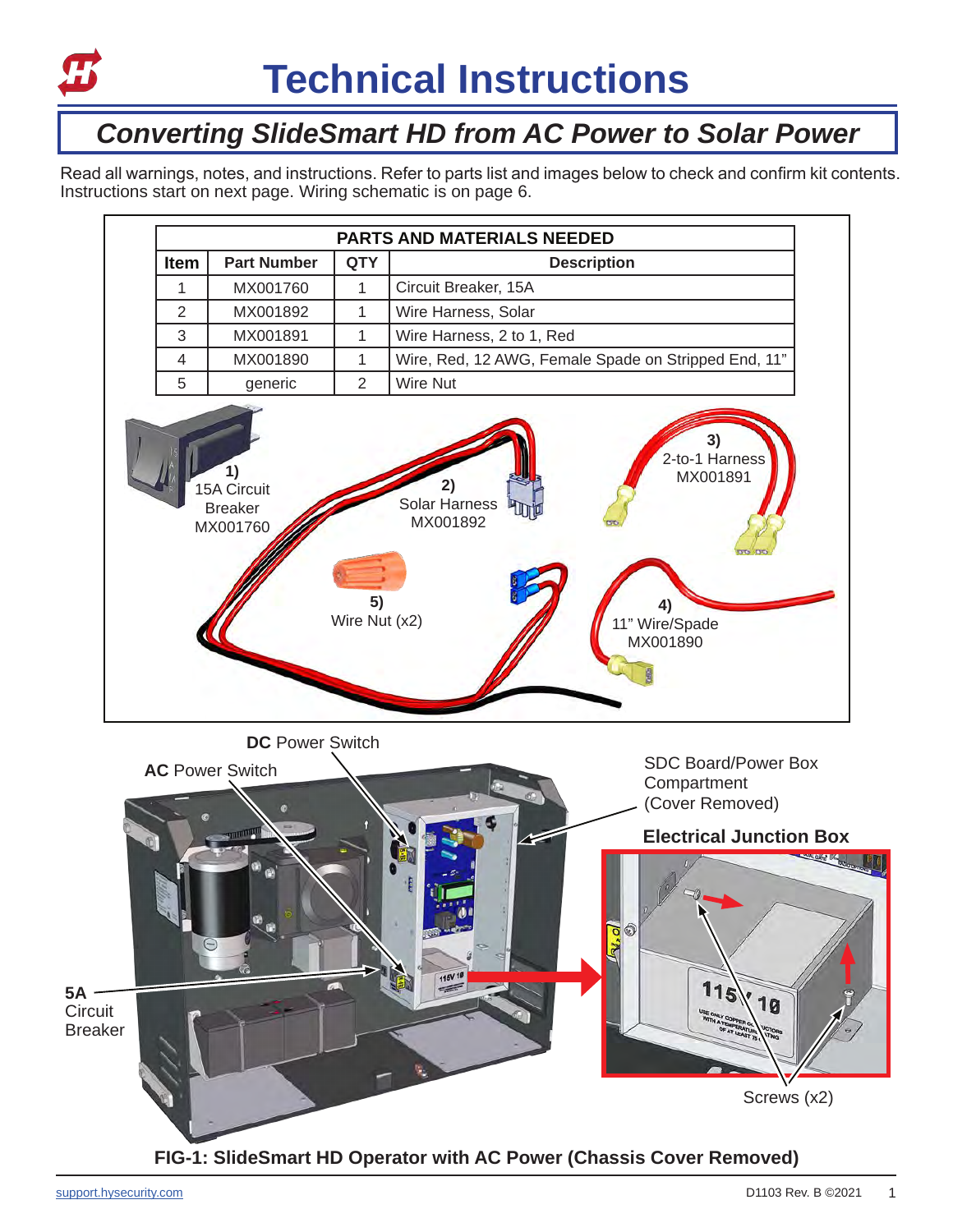

#### **NOTICE**

The conversion of SlideDriver HD models to solar power is not covered under the Nice|HySecurity UL 325 Listing. Although the design conforms to the standards of UL 325, it has not been examined and certified by an independent lab.

## **Turn Off AC Power & Prepare Unit**

1. Remove AC power source to the operator.

#### DANGER!

- ' To reduce risk of severe injury and death follow all safety procedures!
- REMOVE AC electrical power downstream of the unit before attempting to continue these instructions!
- 2. Remove the cover of the SlideSmart HD operator and set aside.
- 3. Turn OFF AC *and* DC power switches (see FIG-1) on left side of the Power/SDC compartment.
- 4. Remove the cover to the power/SDC compartment (FIG-1).
- 5. Refer to the detail of the electrical power conduit box in FIG-1, then remove the two Phillips head screws along with cover and set aside.

### **Disconnect AC Power Input Cable and Wires**

- 6. Refer to FIG-2, below, then unplug all wires from the AC power switch.
- 7. Disconnect AC input short ground lead from ground lug, leaving other ground lead connected (see FIG-2).
- 8. Extract disconnected AC power cable from the unit (remove wire nuts if necessary).
- 9. Remove 5A circuit breaker (and connected wires), then replace with 15A breaker, P/N MX001760 (FIG-2).
- 10. The now non-functional Auxilliary AC outlet and AC Power Board (and x4 screws/standoffs) may be removed if preferred or left in place (i.e. for later reconversion back to AC power).

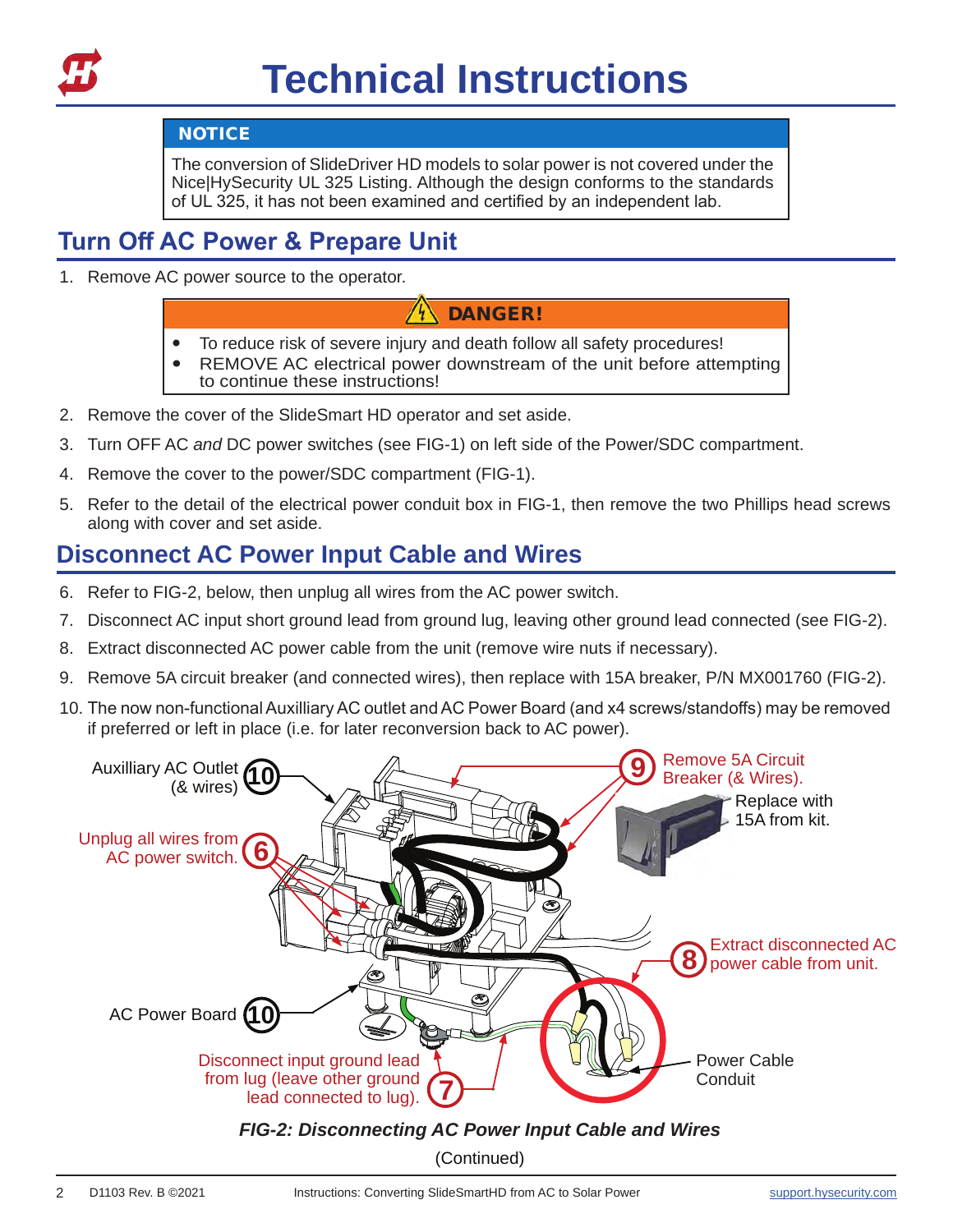

## **Replace Transformer Harness with Solar Option Harness**

11. Unplug Transformer Harness (Yellow-Blue-Yellow) from 3-pin connector on the upper right of the SDC board (FIG-3). Place out of the way or remove.



*FIG-3: Removing AC Transformer Harness from SDC Board*

- 12. Insert the 3-pin connector of the Solar Harness (P/N MX001892) into the connector on the upper right corner of the SDC board (FIG-4),
- 13. Connect the two spade red wires of Solar Harness to two top tabs of former AC power switch and route black wire out of junction box through input conduit, as shown in FIG-4, below.



The following images show the unit with Auxilliary AC Outlet and AC Power Board removed (see Step 10), but these components may be left in place (i.e. for later reconversion back to AC power).



*FIG-4: Installing Solar Option Harness onto SDC Board*

(Continued)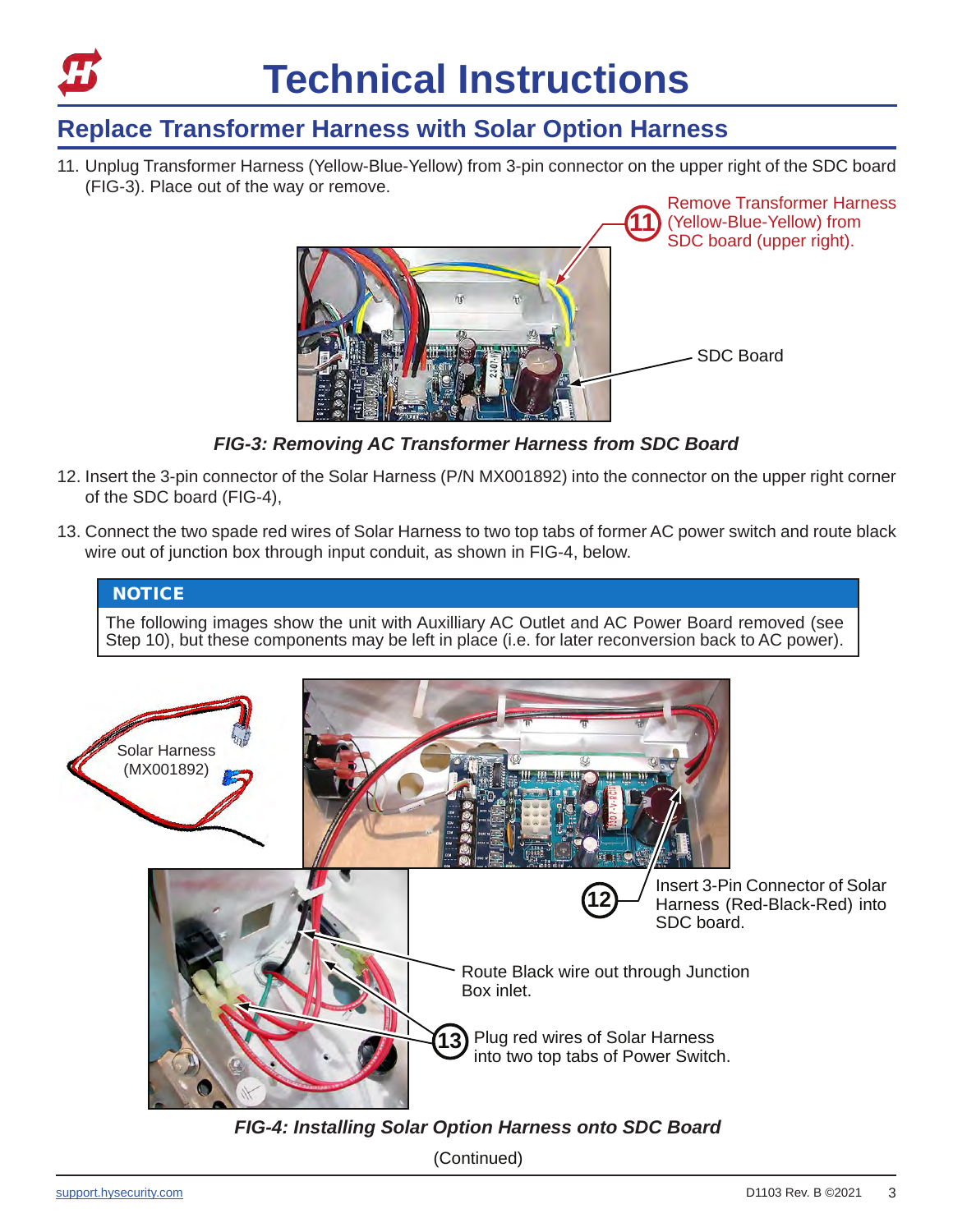

## **Install Other Harnesses & Wire Solar Panel**

- 14. Connect 2-to-1 harness MX001891 between bottom two tabs of power switch and top tab of 15A breaker (see FIG-5).
- 15. Connect wire MX001890 to bottom tab of 15A breaker and route route red wire out of junction box through input conduit (see FIG-5).



*FIG-5: Installing Other Harnesses to Rear Panel Components*

- 16. Connect solar panel positive lead to red wire of MX001890 (from junction box) using wire nut (see FIG-6).
- 17. Connect solar panel negative lead to black wire of harness MX001892 (from junction box) using wire nut (see FIG-6).



*FIG-6: Connectiong Solar Panel Cable Leads*

18. Reassemble power Junction Box cover and SDC compartment cover, then apply power and turn DC Power switch and Solar Power switch to ON.

(Continued)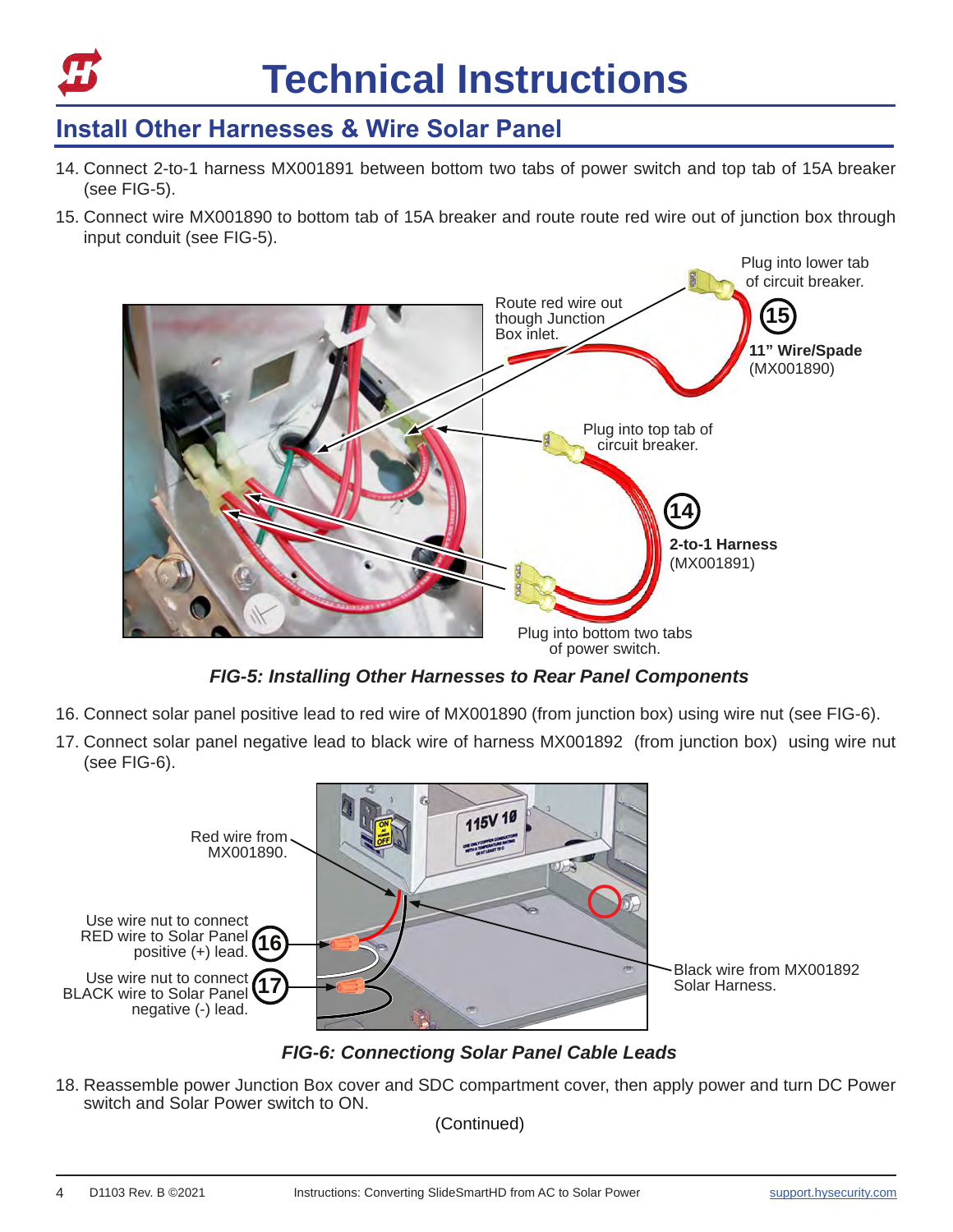

## **Change Controller Power Settings Using S.T.A.R.T. Software**



#### **CAUTION**

Setting the charger type affects how the operator performs. Make sure you set the proper charger type for the gate operator.

#### **NOTICE**

The instructions below refer only to changes needed in the START software, but not how to use the software itself. START is an acronym for Smart Touch Analyze and Retrieve Tool, and can be downloaded, along with documentation, from https://support.hysecurity.com/hc/ en-us/sections/360007580273-HySecurity-S-T-A-R-Tsoftware-for-Smart-Touch-and-SmartDC.

- 19. Navigate in the START software to the Part 2 tab of the Installer Menu (see FIG-7, below).
- 20. Change the **Charger Type** to **Solar.**

| Time and Date                                                                             | User Menu<br><b>Installer Menu</b>                                                                                                                                                                                                                                                                                                                                               |                                                        |
|-------------------------------------------------------------------------------------------|----------------------------------------------------------------------------------------------------------------------------------------------------------------------------------------------------------------------------------------------------------------------------------------------------------------------------------------------------------------------------------|--------------------------------------------------------|
| Installer Settings (Part 2)<br>Fd - Factory Defaults Custom Settings                      | ELd Exit Det.<br>Ot - Oper. Type Not Defined (OT0)<br>$\mathbf{v}$<br>d - Inside Obs. Det.                                                                                                                                                                                                                                                                                       | Sens. Pres.<br>Freq.<br>Part<br>6<br>Lng<br>-na        |
| PC - Photo Eye Contact Type<br>gC - Edge Contact Type<br>tC - Open Interlock/Time Clock 0 | oLd - Outside Obs. Det.<br>In.o.<br>Ch - Charger Type<br>SLd - Shadow Det.<br>In.o.<br>$\textsf{SoIar}\blacktriangleright$                                                                                                                                                                                                                                                       | 꾍<br> Lng<br>IA.<br>$\blacktriangledown$<br> Lnq <br>Ñ |
| tL - Maximum Gate Open Time<br>Lt - Loitering Time                                        | 145<br>bu - Buzzer Type<br>75<br>11<br>▼                                                                                                                                                                                                                                                                                                                                         | Part<br>co                                             |
| Sq - Sequenced Gate                                                                       | l Off                                                                                                                                                                                                                                                                                                                                                                            |                                                        |
| Help (Click an Option Item In Installer Settings For Help)<br><b>CAUTION</b>              | AC/DC Power [Ad] Help:<br>!CAUTION!: The AC / DC menu setting also determines the gate operating logic, which differs.<br>between the various types of operators. Be certain to carefully match the operator type<br>chosen with the model of operator according to the list below.<br>Note: Operators with DC motors run on 24 VDC and do not have a relay type motor contactor | Cancel                                                 |

#### *FIG-7: START Software - Installation Menu Power Settings*

- 21. Save the menu settings, exit, and disconnect from the operator.
- 22. Replace the SlideSmartHD chassis cover and return operator to service.